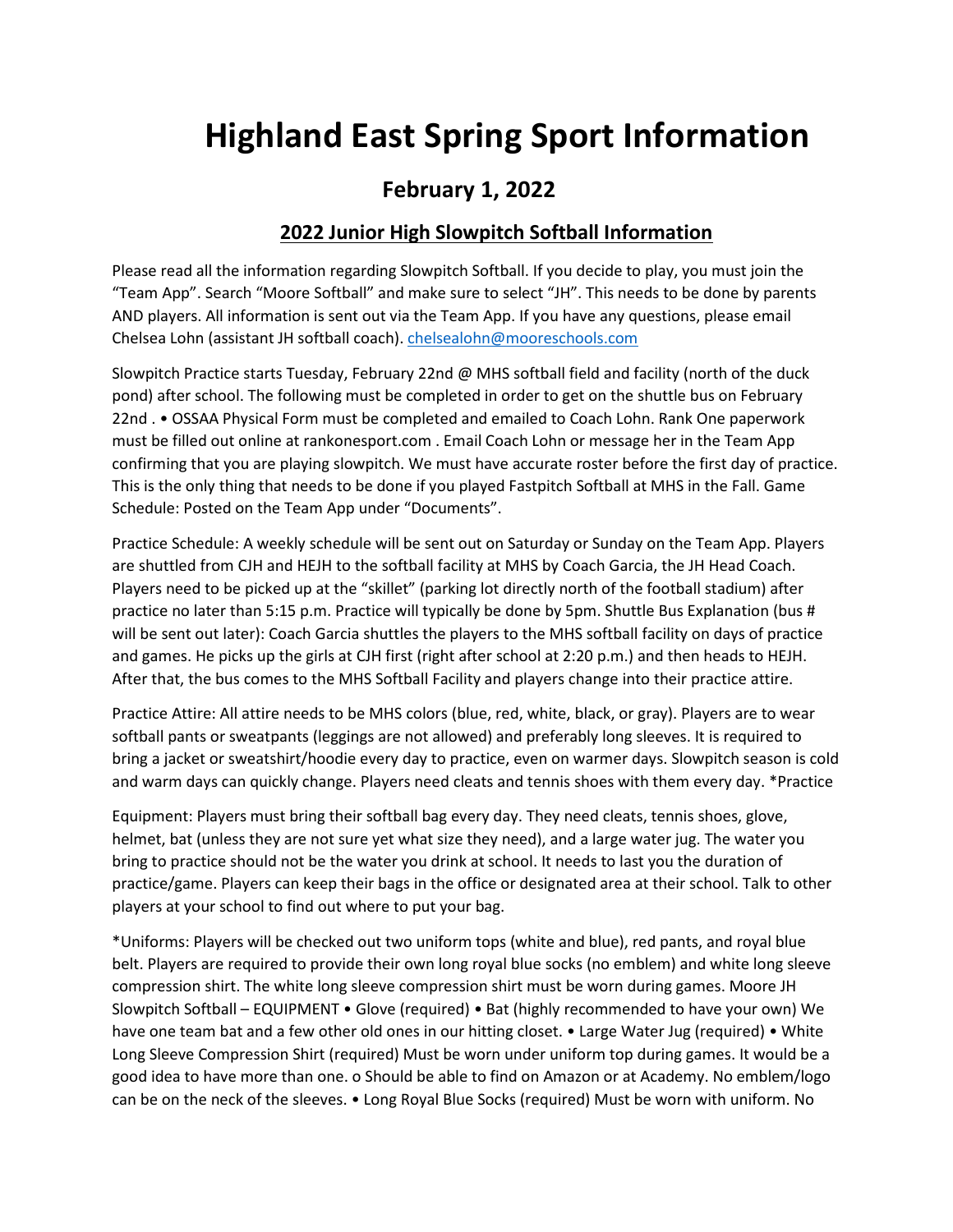emblems/logos can be on the socks. They need to be solid royal blue. We sell them for \$5. See Coach Lohn. It would be good to have more than one pair. Helmets (required) Student athletes are not allowed to wear helmets from their summer ball teams. No sharing helmets. We sell the MHS Helmet for \$100. First come, first serve. o If you buy a helmet on your own, stick to MHS colors (blue, white, or red). Cleats (required) Stick to MHS colors (preferably white or black). Metal cleats or molded cleats are allowed. • Team Bag (not required) "Mizuno Organizer OG5 Backpack", color Royal Blue/Gray. "Mizuno Organizer 21 Backpack", color Royal Blue If you carry your own bag, it needs to be school colors. It cannot have your summer ball team name on it.

### **MOORE TRACK & FIELD**

Welcome Back! I hope you are excited as we are to be back in 2022! I wanted to pass on some information for the up-coming weeks!

Information needed before starting Track and Field (MUST HAVE'S)

· Physical (Must completed by a Doctor)

· Rank One (Online forms) (rankonesport.com)

Dates to Remember (PARENTS ONLY)

February 3rd at 5:30pm Jr. High Parent Meeting & High School Parent Meeting 6:16pm (HS Media Center)

\_\_\_\_\_\_\_\_\_\_\_\_\_\_\_\_\_\_\_\_\_\_\_\_\_\_\_\_\_\_\_\_\_\_\_\_\_\_\_\_\_\_\_\_\_\_\_\_\_\_\_\_\_\_\_\_\_\_\_\_\_\_\_\_\_\_\_\_\_\_\_\_\_\_\_\_\_\_\_\_\_\_\_\_\_

\_\_\_\_\_\_\_\_\_\_\_\_\_\_\_\_\_\_\_\_\_\_\_\_\_\_\_\_\_\_\_\_\_\_\_\_\_\_\_\_\_\_\_\_\_\_\_\_\_\_\_\_\_\_\_\_\_\_\_\_\_\_\_\_\_\_\_\_\_\_\_\_\_\_\_\_\_\_\_\_\_\_\_\_\_

First Day over to High School- February 9th. Date will be passed on at Parent Meeting.

New App for Track

Team APP (Free App)

Follow these steps:

- 1. Download Team App from the Apple or Google Play app store.
- 2. Sign up to Team App. You will be sent an email to confirm your registration.
- 3. Log into the App and search for "MOORE TRACK".
- 4. Choose your applicable access group(s). (High School, Parent, Jr. High, Alumni)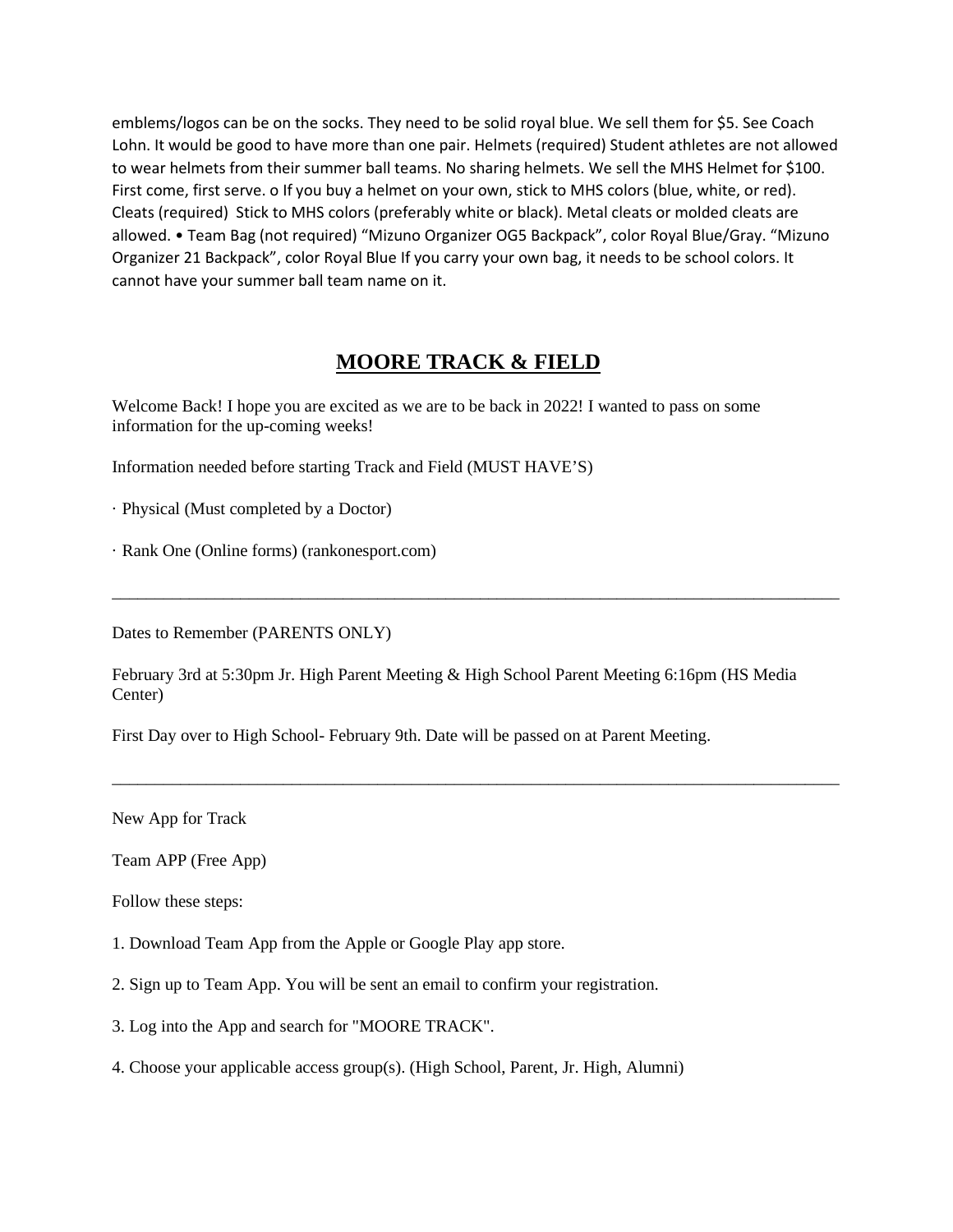5. If you don't have a smartphone go to www.teamapp.com/clubs/468207 to sign up and view this App online.

Thanks Coach Seifried (Email-stefanseifried@mooreschools.com); Nick Garrison

## **Moore Jr. High Golf Player/Parent Information**

#### WHO CAN PLAY JR. HIGH GOLF?

Any boy/girl currently in the 7th or 8th grade who passed at least 5 subjects in the previous semester is eligible. All paperwork needs to be filled out online at www.rankonesport.com before you can start practice. If you have played another sport this school year, your paperwork will already be on file and all I would need is your emergency form on the first practice day. If your child has not played another sport this school year then I will also need a copy of their physical form.

#### PRACTICE:

You must try to be at practice every day. If you have 4 or more un-excused absences

you will be dismissed from the team. If you must be gone, then you or your parents

need to contact me for it to be excused.

WHEN- Monday – Thursday from 2:45 to 4:15pm. We will not practice on Fridays. Your rides need to be at the practice site no later than 4:15, Thanks.

WHERE- We will meet daily at Earlywine Golf Course to work on putting, chipping, and use their driving range. We will try to play at least once a week; although, I highly encourage our players to play as often as possible on their own. Our first day of practice will be Monday, February 28th . (Meet in the restaurant area)

Money- Each practice day we will hit at the range, the cost of a token is \$3.50. The players will need at least 1 token. That gets them 30-35 balls. On days that we qualify, we will play on the course, the green fee for those days is \$5.50.

HOW DO WE GET THERE- You must provide your own transportation. I know this can be a problem, so maybe try and form some car-pools to get to and from practice. I apologize for this problem but at this point, this is the most practical solution.

WHEN WILL WE NOT PRACTICE- If the forecasted temperature is 35 degrees or higher, we will practice. If there is a chance of rain, we usually will wait until 11:00am to make a decision so players may call you at their lunch hour. I will email schools and they should make an announcement for cancelling practice. I will also use Remind App to send out info. To sign up Send text to 81010 in message put @mooregolf

#### WHEN AND WHO WILL COMPETE:

We will enter 4 tournaments. Our team will be determined by playing 4-9 holes on the days leading up to the tournaments. I will let the players know in advance of these days. Parents are welcomed to go to the tournaments and watch them compete. You may rent a cart or walk; you are just asked not to coach them while they are on the course. This is so they can learn and make choices for themselves.